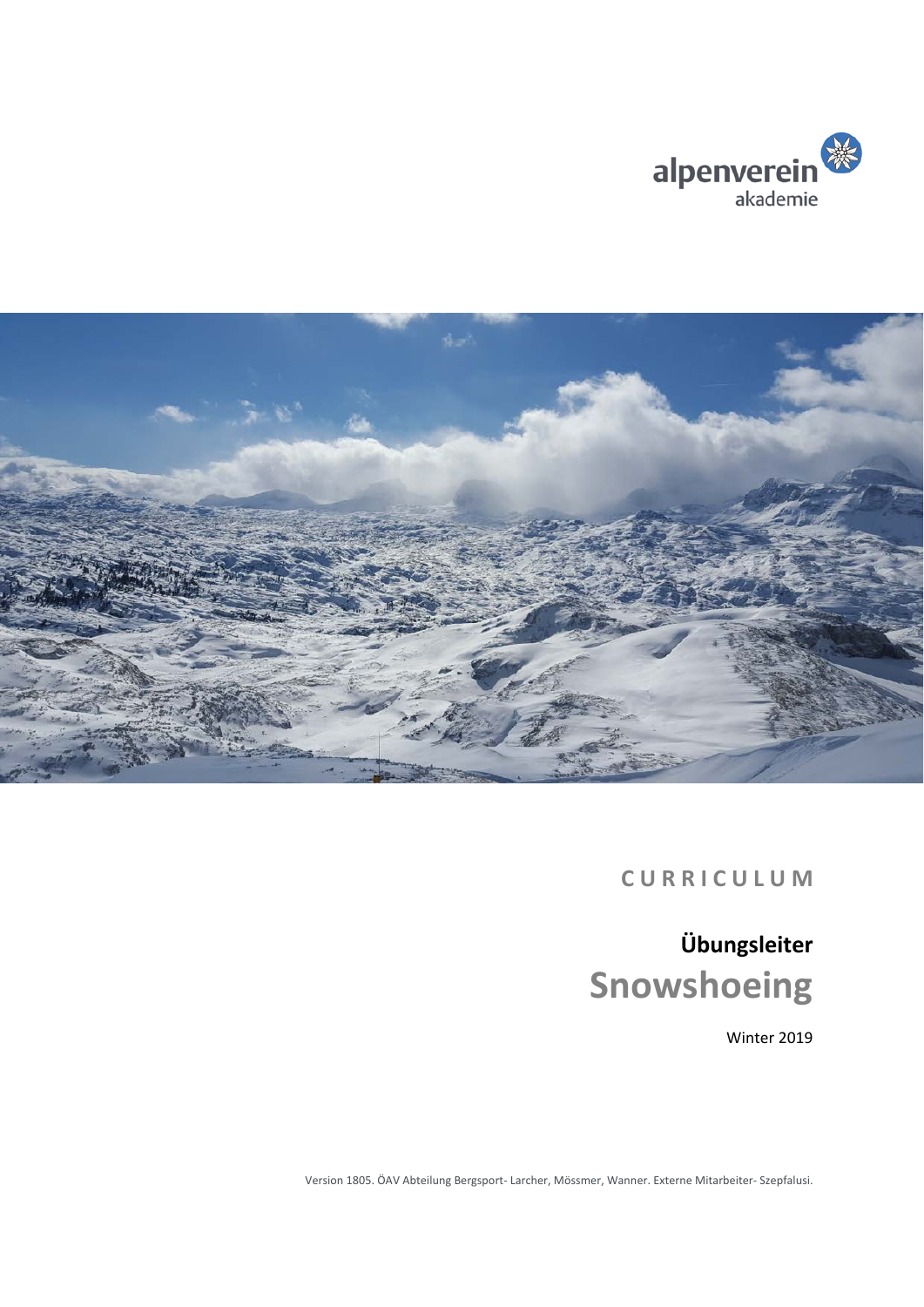# **CONTENTS**

| B) |    |      |  |  |  |
|----|----|------|--|--|--|
| C) |    |      |  |  |  |
|    |    |      |  |  |  |
|    | 1. |      |  |  |  |
|    | 2. |      |  |  |  |
|    | 3. |      |  |  |  |
|    | 4. |      |  |  |  |
|    |    | 4.1. |  |  |  |
|    |    | 4.2. |  |  |  |
|    |    |      |  |  |  |
|    | 5. |      |  |  |  |
|    | 6. |      |  |  |  |
|    |    |      |  |  |  |
|    |    | 6.2. |  |  |  |
|    |    | 6.3. |  |  |  |
|    |    | 6.4. |  |  |  |
|    |    | 6.5. |  |  |  |
|    |    | 6.6. |  |  |  |
|    |    | 6.7. |  |  |  |
|    |    | 6.8. |  |  |  |
|    | 7. |      |  |  |  |
|    |    | 7.1. |  |  |  |
|    |    | 7.2. |  |  |  |
|    | 8. |      |  |  |  |
|    | 9. |      |  |  |  |
|    |    |      |  |  |  |
|    |    |      |  |  |  |
| E) |    |      |  |  |  |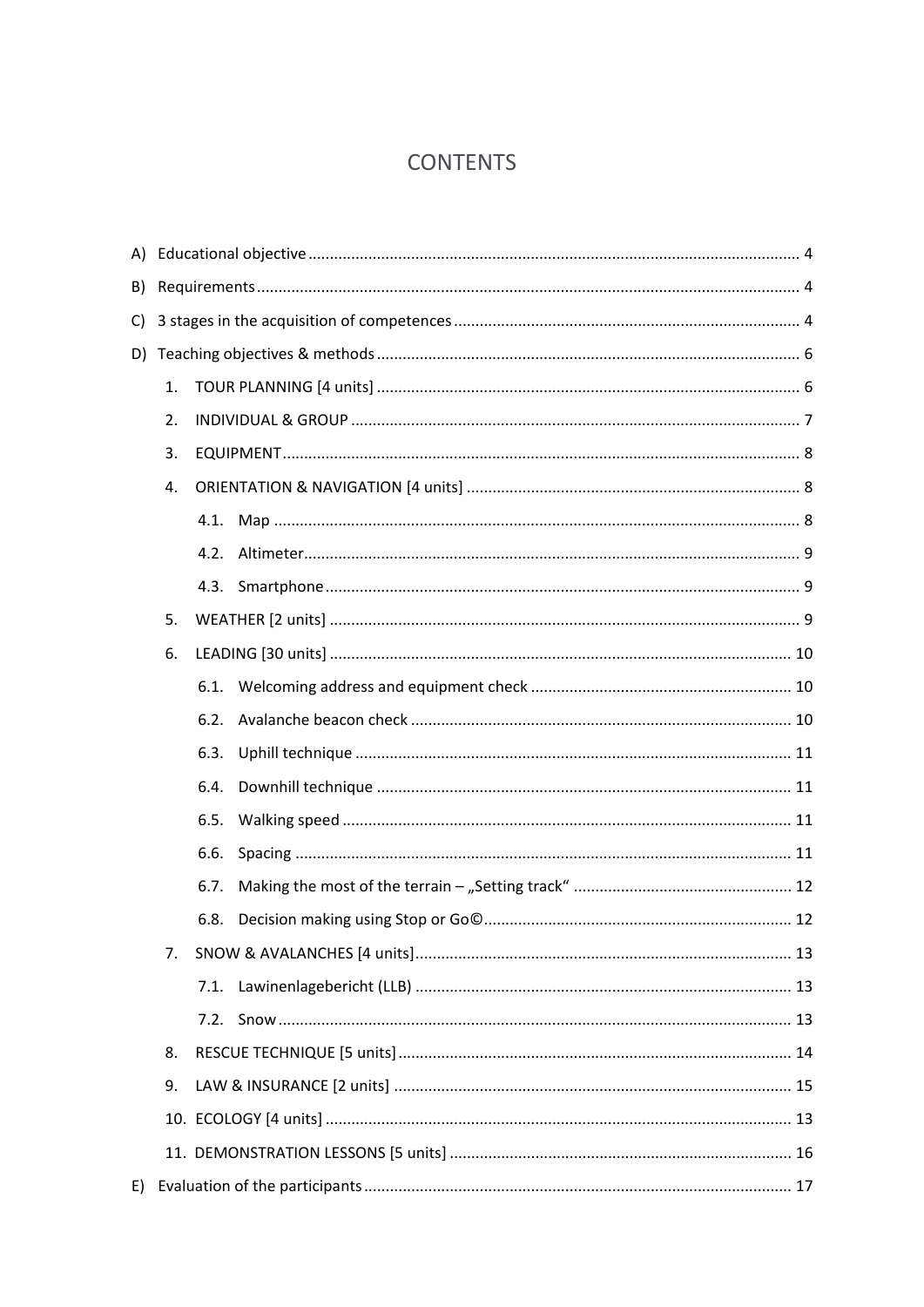|--|--|--|--|--|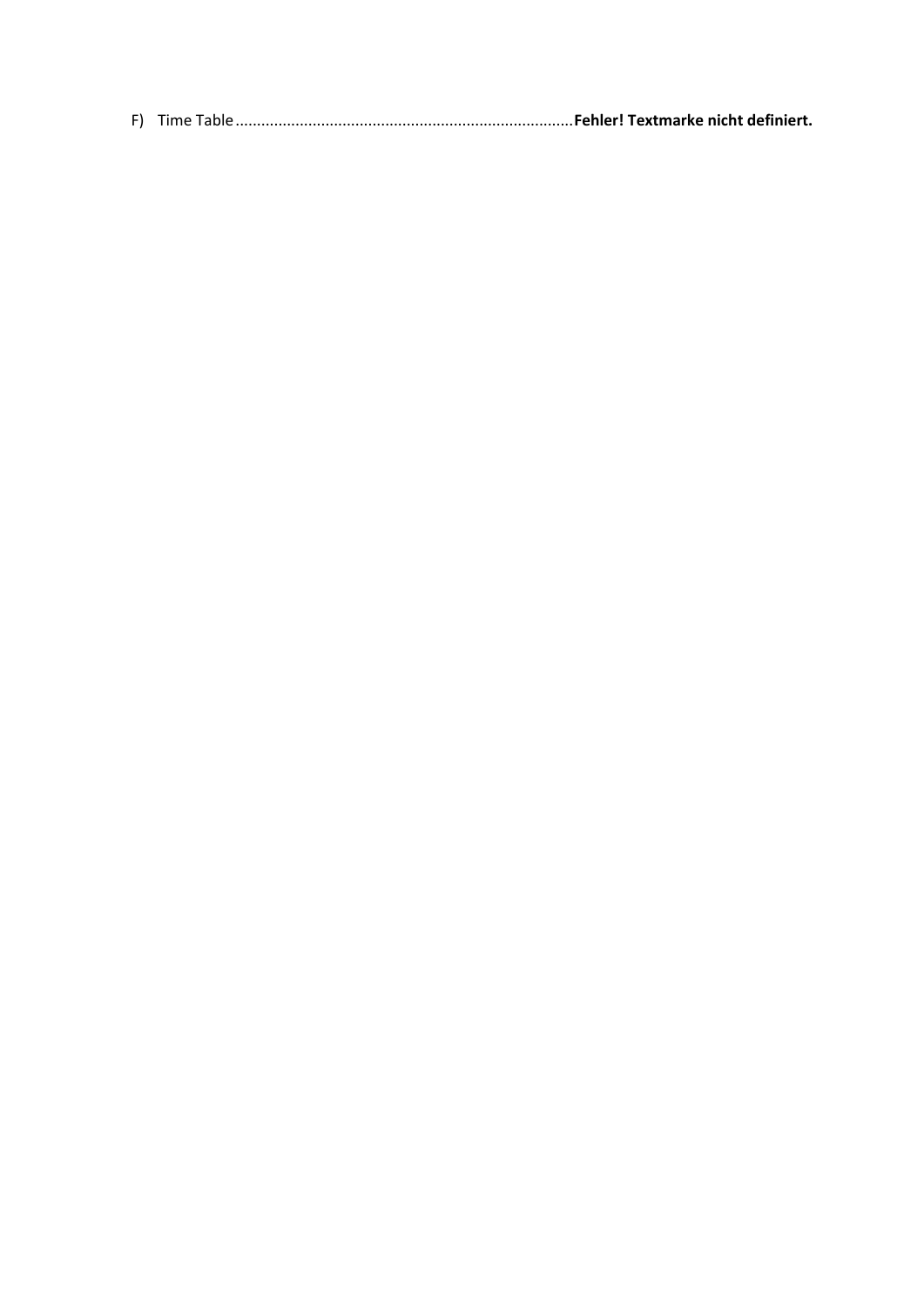## **A) Educational objective**

*Übungsleiter* for Snowshoeing are experienced volunteer snowshoers who have the skills to guide groups responsibly on snowshoe tours that they have chosen themselves. They are aware of the risks involved in mountain travel and able to help efficiently in case of emergency. *Übungsleiter* for Snowshoeing are also able to communicate basic skills for agreeable snowshoeing to beginners and intermediate snowshoers while being aware of the risks involved. The training for *Übungsleiter* for Snowshoeing primarily focuses on guiding and leadership skills.

Course volume: ca. **56 units** on 5 days.

## **B) Requirements**

- Experience in planning snowshoe tours and in snowshoeing. Documentation of tours: "Indicate 6 snowshoe tours of a duration of at least 2 hours which you have completed during the last two years (without a guide or other help). Please name your partner and give the date (mm-yy) in brackets."
- □ Technique: Surefootedness with snowshoes in moderate steep terrain (up to 30 degrees) and traversing such terrain. Controlled descending.
- $\Box$  Endurance and fitness: Good physical fitness. Tours of up to 4 hours net walking time are expected to be well within the limits of the participant's performance capacity.
- $\Box$  Basic emergency equipment skills (beacon, shovel, probe)
- $\Box$  Basic skills in evaluating touring terrain and in track setting technique
- Basic knowledge of the decision making and procedure strategy Stop or Go $^{\circ}$ .
- **Minimum age: 16 years.**

## **C) 3 stages in the acquisition of competences**

The letters (U), (A) and (T) indicate the extent to which the participants need to acquire the course content. The three stages – represented by the three letters – are defined as::

#### **(U) "Understanding"**:

- $\Box$  Comprehending and grasping meaning
- □ Having knowledge about ...

Prerequisite for this stage is "knowing":

#### **knowing** ➔ **understanding**

#### **(A) "Applying":**

- $\Box$  Interpreting facts, recalling relevant knowledge and transferring it to other situations
- □ Using acquired tools e. g. being able to work with decision-making strategies.

Prerequisite for this stage is "understanding":

#### **understanding** ➔ **applying**

(T) "Teaching":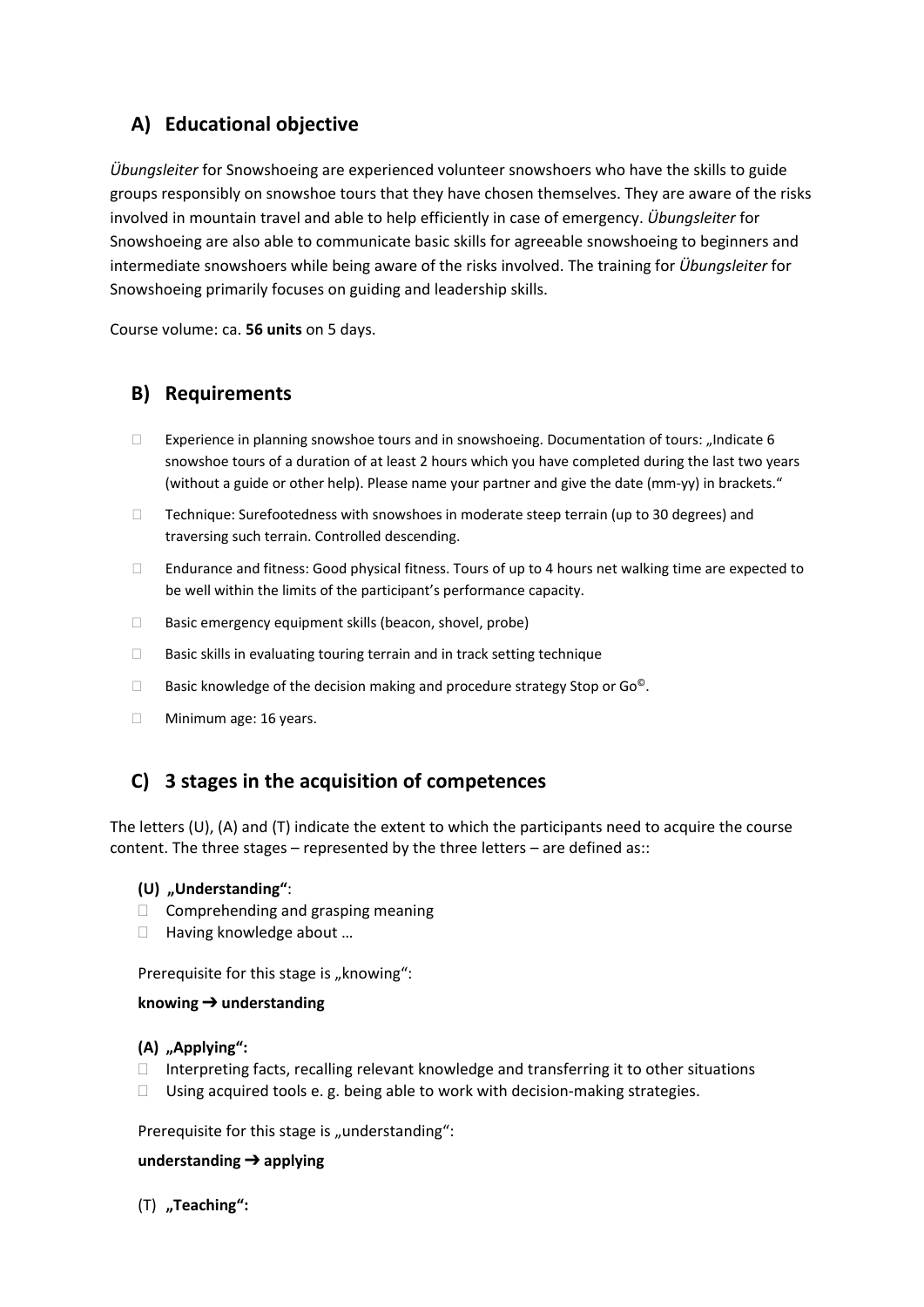- $\Box$  Being able to communicate acquired knowledge according to its meaning
- $\Box$  Being able to teach competences during guided section tours and to instruct at training events.

Prerequisite for this stage is "Understanding" and "Applying": **understanding/applying** ➔ **teaching**

The stage of competence to be reached (U, A or T) is indicated in the following pages. The method of teaching depends on the contents and will be one of the following: small groups, hands-on exercises, presentations, lectures and peer teaching/demonstration lessons.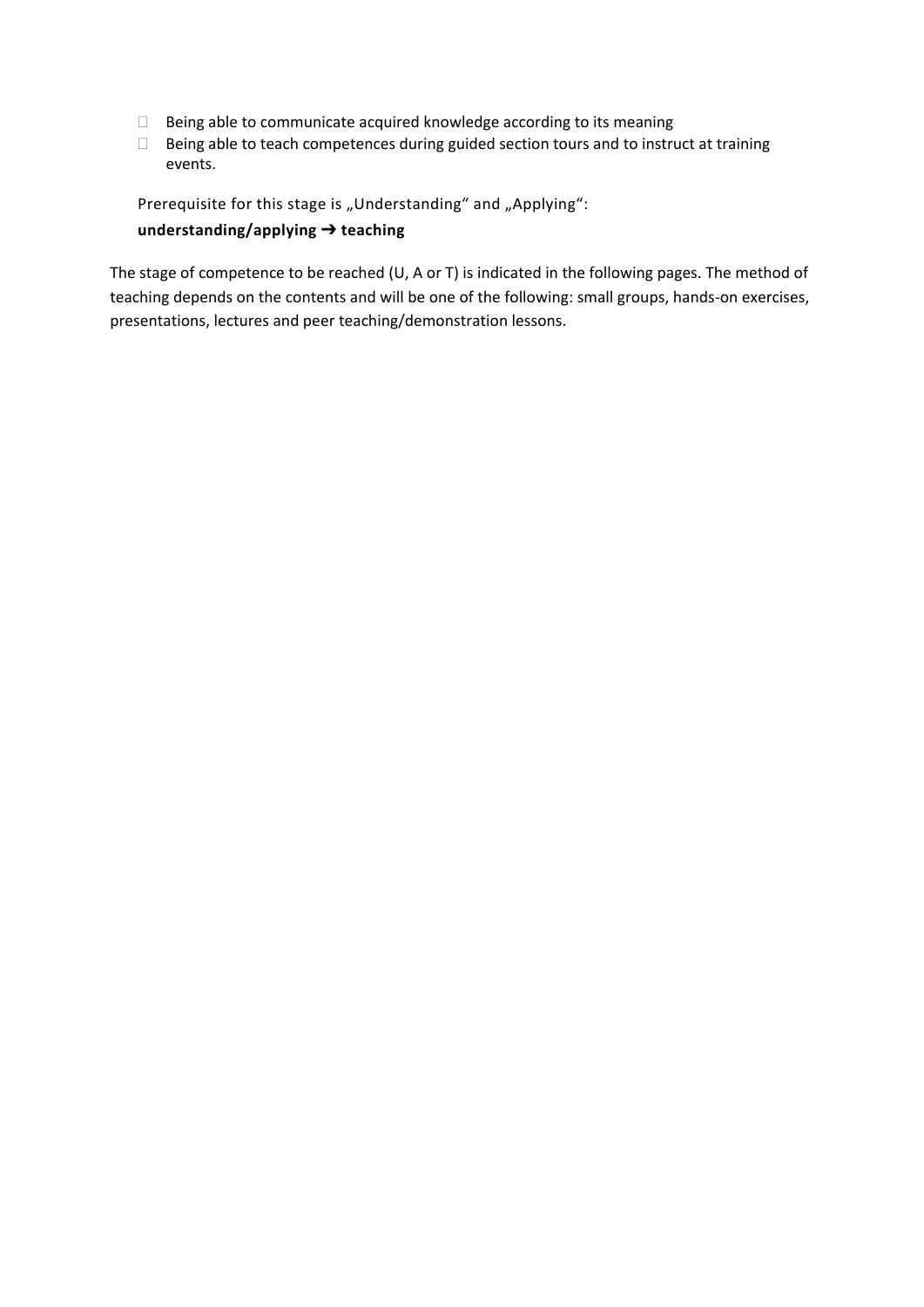## **D) Teaching objectives & methods**

## **1. TOUR PLANNING [4 units]**

Participants …

| can choose and plan a tour suitable for the conditions and the group, using               | (A) |
|-------------------------------------------------------------------------------------------|-----|
| the weather forecast and the avalanche bulletin, the topographic map and information from |     |
| the internet and guide books                                                              |     |

- ✓ know how to use the resources of alpenverein**aktiv.com** for planning tours (**A**)
- ✓ are able to write a complete and clear description for a section tour and can (**A**) chair and facilitate a planning meeting.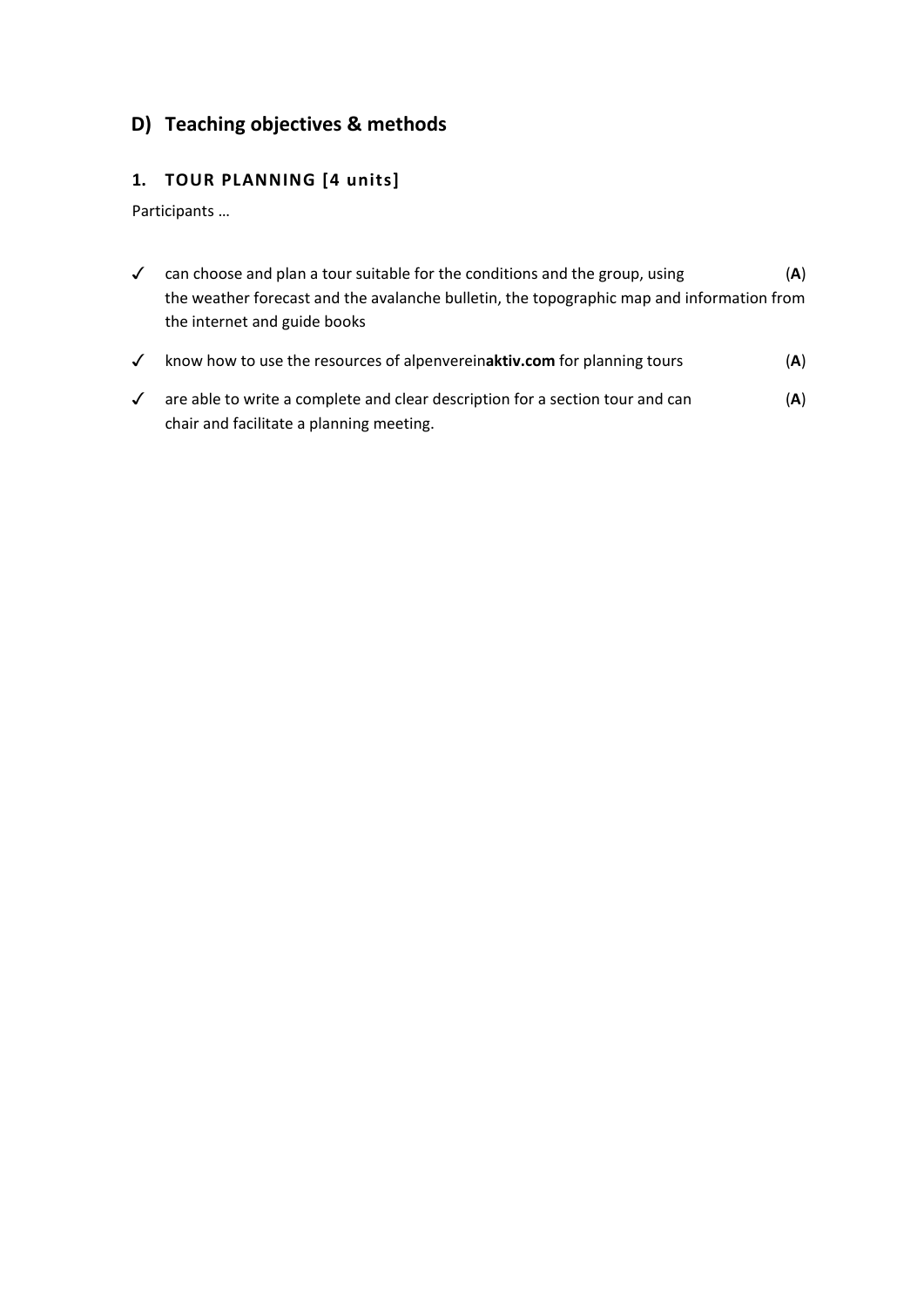#### **Methods:**

 $\Box$  [Indoors/group]

- Groups of 2 participants plan a specific tour using map, coordinate scale and the form "Tourenplanung-Formular Schneeschuhwandern"

- Plan a specific tour using the "Tourenplaner" of alpenvereinaktiv.com (if a computer and WiFi are available).

#### **2. INDIVIDUAL & GROUP**

Participants…

- ✓ know about the advantages of small and the disadvantages of large snowshoeing (**A**) groups; they know the recommendation by the ÖAV for the maximum group size of snowshoeing groups (8 +1)
- ✓ can communicate decisions and leadership measures clearly and unmistakably (**T**)
- ✓ know about the influence of psychological processes and group dynamics on the (**V**) readiness to take risks, on decisions and behavior
- ✓ knows the "psychological danger signals" listed in the "Mental-Check" (mental (**A**) check) and can detect them using self-reflection and counter a dangerous increase in risk

#### **Methods:**

- [Indoors/plenum]
	- Lecture "Ski Touring" (ppt)
	- Discussion and additions regarding the topic of snowshoeing
- [Outdoors/group]
	- Use the "Mental-Check" in a specific situation ("Thumb check").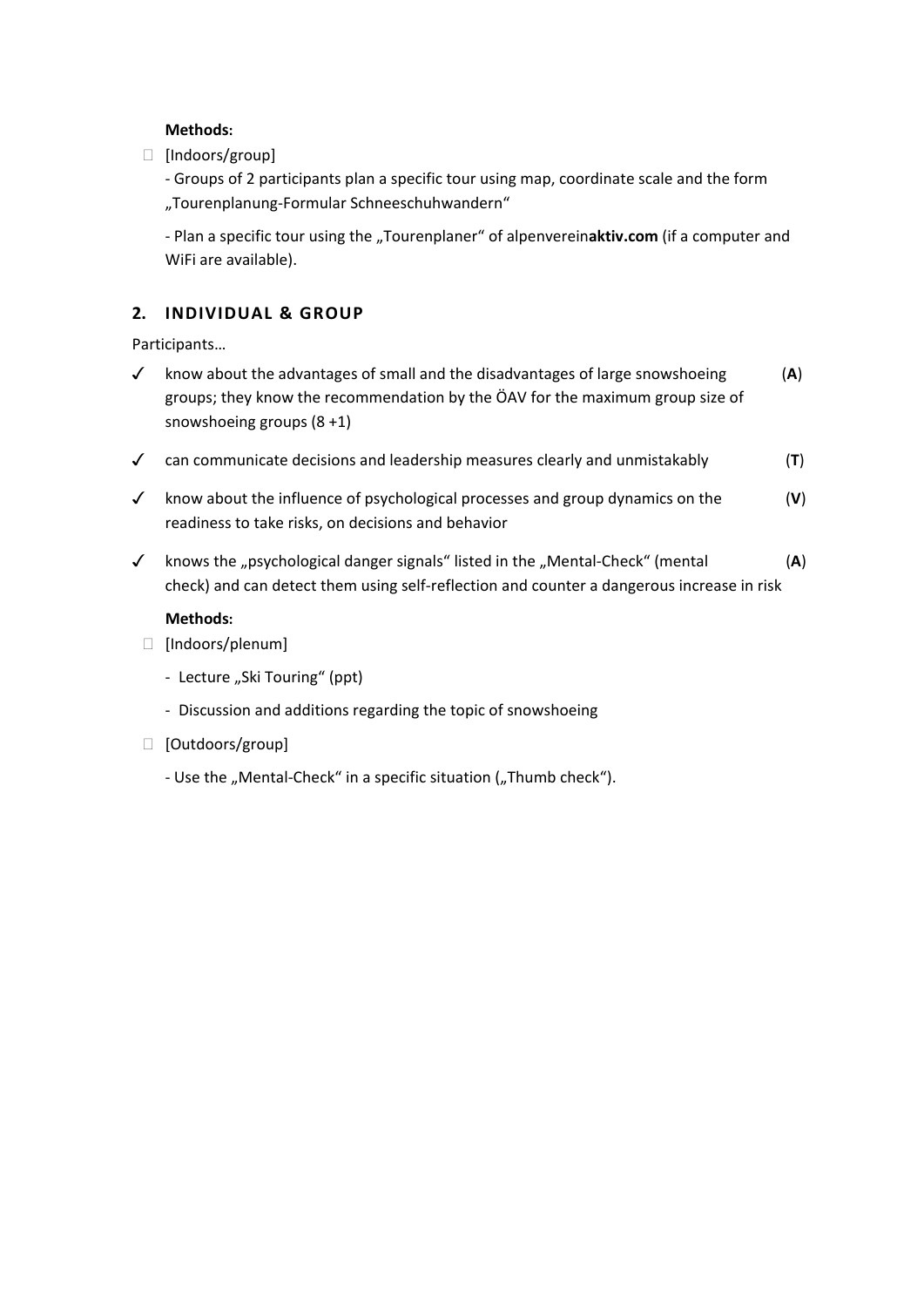#### **3. EQUIPMENT**

Participants …

| $\sqrt{2}$ | can draw up an equipment list for snowshoeing and know the most important<br>quality characteristics of the respective items |     |
|------------|------------------------------------------------------------------------------------------------------------------------------|-----|
|            | know the emergency equipment as recommended by the ÖAV and its quality<br>standards.                                         | (T) |

**Methods:**

- [Indoors/plenum]
	- Discussion of the concrete equipment list (sitting circle, "equipment bazaar")

## **4. ORIENTATION & NAVIGATION [4 units]**

## **4.1. Map**

Participants …

| $\checkmark$ | know the essential characteristics of a topographic map and the corresponding<br>fundamental terms such e.g. declination, relief, key or scale.                                                                                                  | (U) |
|--------------|--------------------------------------------------------------------------------------------------------------------------------------------------------------------------------------------------------------------------------------------------|-----|
| $\checkmark$ | can orient a topographic map                                                                                                                                                                                                                     | (T) |
| $\checkmark$ | know the most important symbols of a topographic map                                                                                                                                                                                             | (U) |
| $\checkmark$ | can determine their position in the terrain accurately enough (using an<br>altimeter).                                                                                                                                                           | (A) |
| $\checkmark$ | can pinpoint points, lines and surfaces from the map in the terrain and vice<br>versa as well as differentiate between different shapes of terrain                                                                                               | (A) |
| $\checkmark$ | can infer accessibility, walkability, steepness, exposition and shape of terrain<br>which is concealed from view                                                                                                                                 | (T) |
| $\checkmark$ | can determine UTM coordinates on the map and also transfer them to the map                                                                                                                                                                       | (A) |
| $\checkmark$ | are familiar with the online maps and gradient layer in alpenvereinaktiv.com.                                                                                                                                                                    | (U) |
| П            | <b>Methods:</b><br>[Indoors/group]<br>- Teach basic map skills in groups ("table of maps")<br>- Explain and practise how to determine and transfer UTM coordinates<br>- Plan a specific tour using the map and the coordinate scale (Planzeiger) |     |

- [Outdoors/group]
	- Various orientation tasks on terrain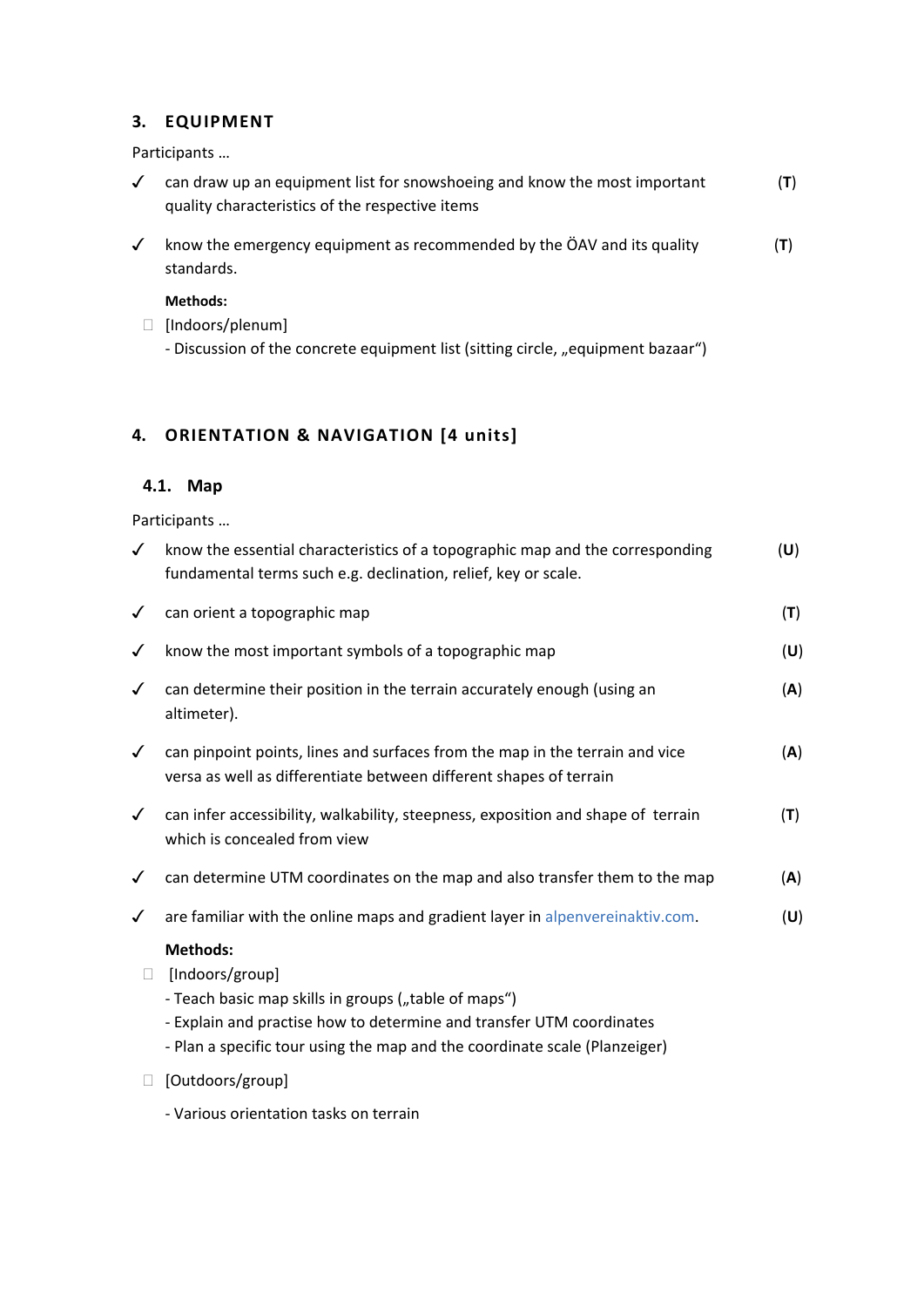#### **4.2. Altimeter**

Participants …

|              | Participants                                                                                                                              |     |
|--------------|-------------------------------------------------------------------------------------------------------------------------------------------|-----|
|              | can calibrate their altimeters/multifunctional watches                                                                                    | (T) |
| $\checkmark$ | use points of reference in order to minimise errors when determining elevation<br>by barometer                                            | (T) |
| $\checkmark$ | know difference between barometric and geometric elevation determination.                                                                 | (U) |
| ✓            | know the connection between air pressure and elevation and can interpret it.                                                              | (A) |
|              | Do not teach:                                                                                                                             |     |
| X            | Orienteering compass                                                                                                                      |     |
| X            | GPS                                                                                                                                       |     |
|              | <b>Methods:</b>                                                                                                                           |     |
| П            | [Indoors/group]                                                                                                                           |     |
|              | - Give information during tour planning                                                                                                   |     |
| $\Box$       | [Outdoors/group]<br>- Calibrate the altimeter at the start (equipment check)<br>- Use the altimeter for determining the current position. |     |
|              | 4.3. Smartphone                                                                                                                           |     |
|              | Participants                                                                                                                              |     |
|              | can use the app "alpenvereinaktiv" for orientation and navigation                                                                         | (A) |
| $\checkmark$ | can download tours and map segments for offline use                                                                                       | (A) |
| $\checkmark$ | know how to use their smartphones to energy saving way.                                                                                   | (A) |
| $\Box$       | <b>Methods:</b><br>[Indoors/group]<br>- Introduce app functions (menu)<br>- Download map segments                                         |     |
|              |                                                                                                                                           |     |

[Outdoors/group]

- Use the app alpenverein**aktiv.com** for determining the current position during hiking.

## **5. WEATHER [2 units]**

Participants …

| $\checkmark$ know sources for reliable (mountain) weather forecasts in Austria         | (T) |
|----------------------------------------------------------------------------------------|-----|
| $\checkmark$ can read, understand and apply a weather forecast for the respective tour | (A) |
| $\checkmark$ know the "Alpenverein-Wetterdienst" (Alpenverein weather service) on      | (A) |
| alpenvereinaktiv.com resp. alpenverein.at                                              |     |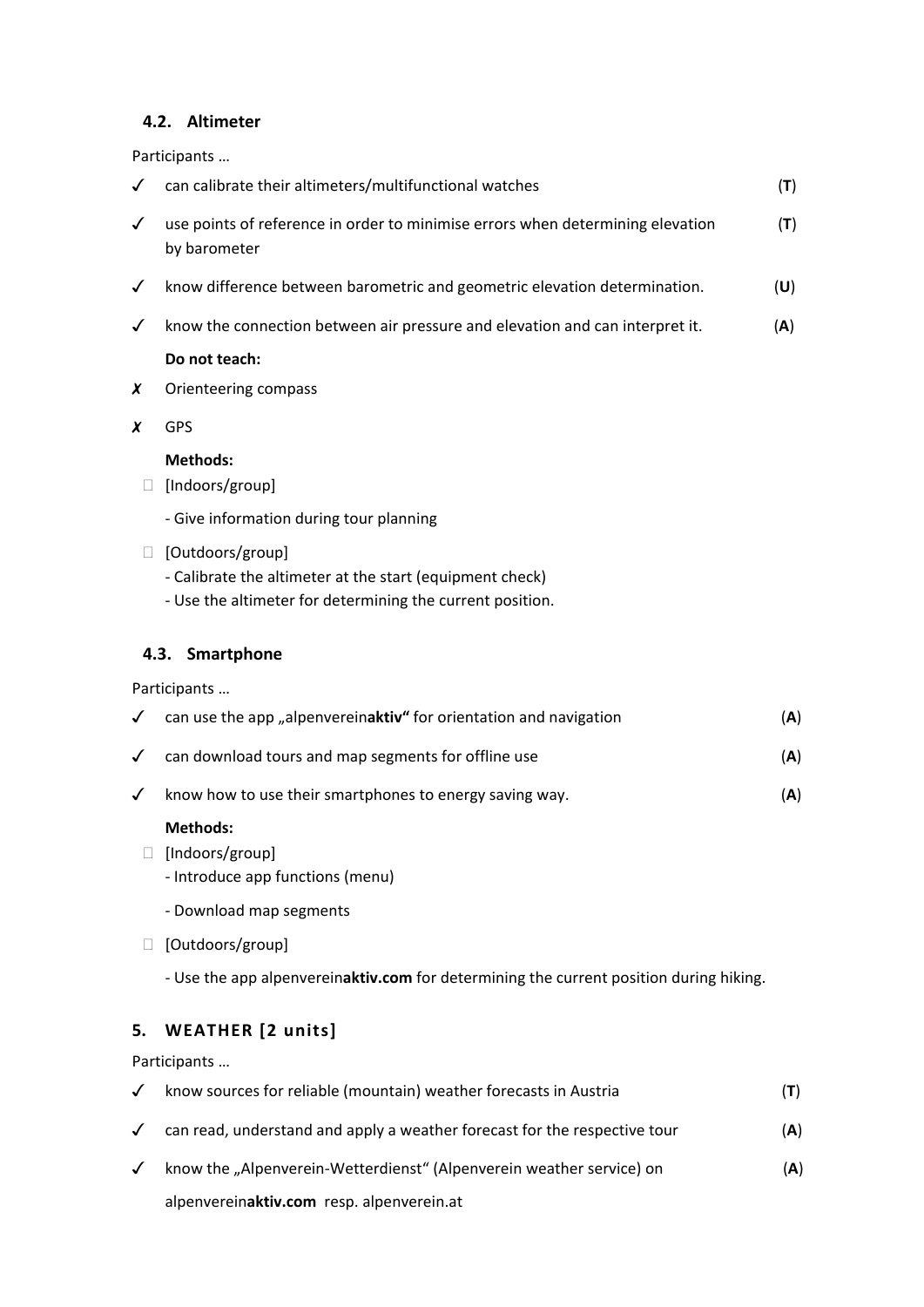✓ know about the utmost importance of visibility during snowshoeing tours. (**A**)

#### **Do not teach:**

✗ Physical/geodynamic processes

#### **Methods:**

- [Indoors/group]
	- Get and compare weather reports from different sources
- [Indoors/plenum]
	- Lecture "Weather" (ppt)
- [Outdoors/group]
	- Compare weather forecast and development of actual weather.

## **6. LEADING [30 units]**

#### **6.1. Welcoming address and equipment check**

Participants…

- ✓ can communicate current information regarding avalanche bulletin, weather, (**A**) destination clearly and concisely, proving their prudence and inspiring confidence
- ✓ can inquire after safety-related equipment in a structured manner, thus finding (**T**) and remedying possible deficiencies.

#### **Method:**

[Outdoors/group]

- Have participants deliver welcome addresses and equipment checks. Give immediate feedback.

#### **6.2. Avalanche beacon check**

Participants…

✓ master performing the "full" and the "short" beacon check. Participants know: (**A**) "All members of my group carry a fully functional beacon on their body, switched to transmit."

#### **Method:**

[Outdoors/group]

- Demonstrate and explain. Have participants perform the check. For training purposes always perform the full beacon check at the start.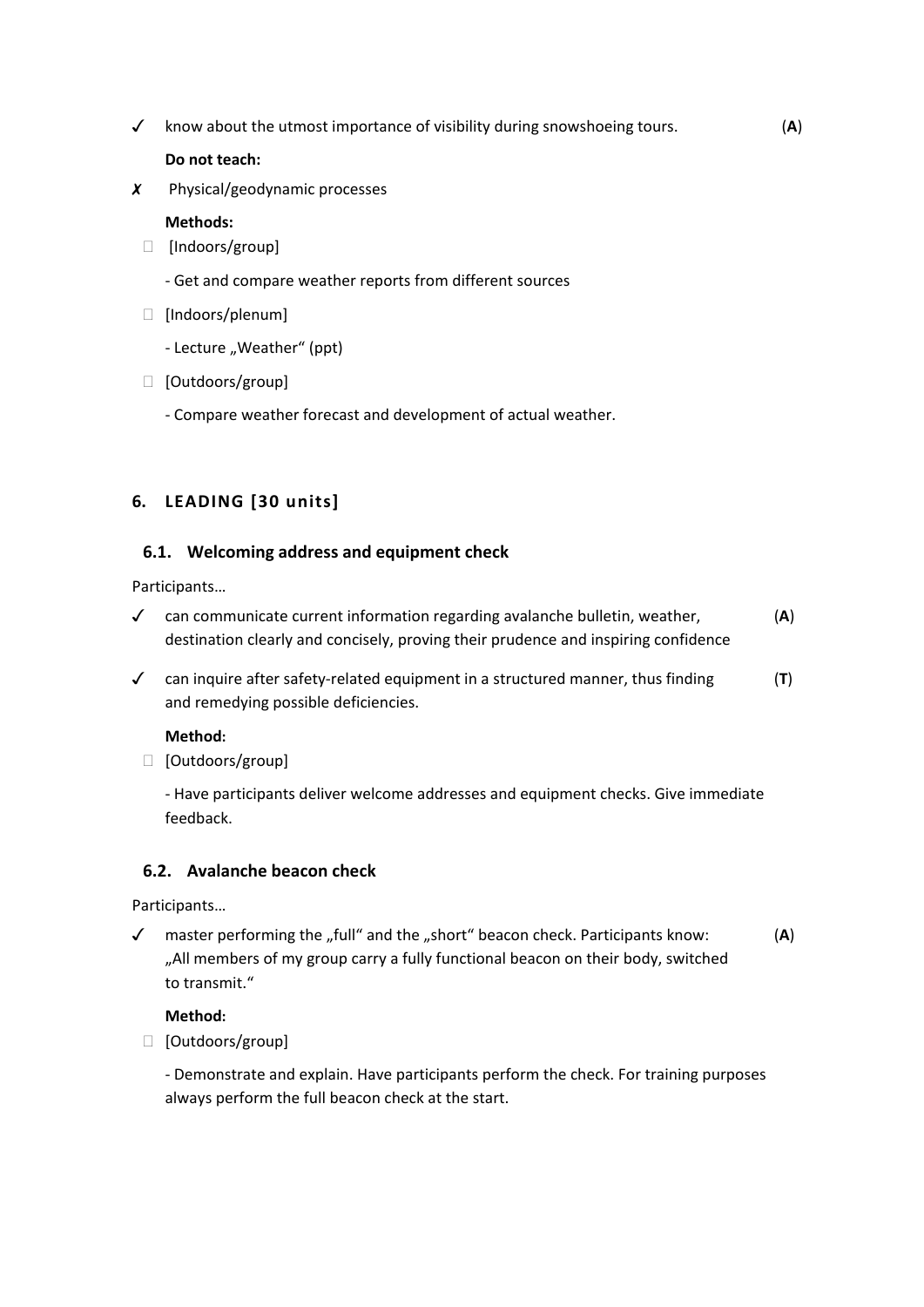### **6.3. Uphill technique**

Participants…

|              | Participants                                                                                                                                                       |     |
|--------------|--------------------------------------------------------------------------------------------------------------------------------------------------------------------|-----|
| ✓            | can give advice on efficient uphill travel on snowshoes                                                                                                            | (T) |
| $\checkmark$ | can demonstrate and explain the proper technique for rounded turns and.<br>traverses and can elaborate thanks to specific exercises.                               | (T) |
|              | Method:<br>[Outdoors/group]                                                                                                                                        |     |
|              | - Demonstrate and explain in suitable terrain. Have participants imitate and repeat.<br>Participants step into trainer's role.                                     |     |
|              | 6.4. Downhill technique                                                                                                                                            |     |
|              | Participants                                                                                                                                                       |     |
| $\checkmark$ | are familiar with the downhill techniques for snowshoeing (walking, running,<br>sliding) and can teach them.                                                       | (L) |
|              | Method:                                                                                                                                                            |     |
|              | [Outdoors/group]                                                                                                                                                   |     |
|              | - Demonstrate and explain in suitable terrain. Have participants imitate and repeat.<br>Participants step into trainer's role.                                     |     |
|              | 6.5. Walking speed                                                                                                                                                 |     |
|              | Participants                                                                                                                                                       |     |
| $\checkmark$ | know about the importance of a walking speed appropriate for the group when<br>leading hiking tours for the ÖAV, in order to promote a positive touring experience | (A) |
| $\checkmark$ | can switch from their "private" snowshoeing speed to a generally slow pace                                                                                         | (A) |

✓ make breaks in good time, taking the terrain into account. (**A**)

#### **Method:**

[Outdoors/group]

suitable for leading groups on tours.

- Show and explain on suitable terrain. Have participants follow the example. Repeat. Participant steps into trainer's role.

### **6.6. Spacing**

Participants…

✓ can put the Stop or Go© recommendation (standard procedure) of "10 m spacing (**A**) distances at 30° or more" into practice as is appropriate to the situation. They know the reasons for this recommendation and also know the exceptions.

#### **Method:**

[Outdoors/group]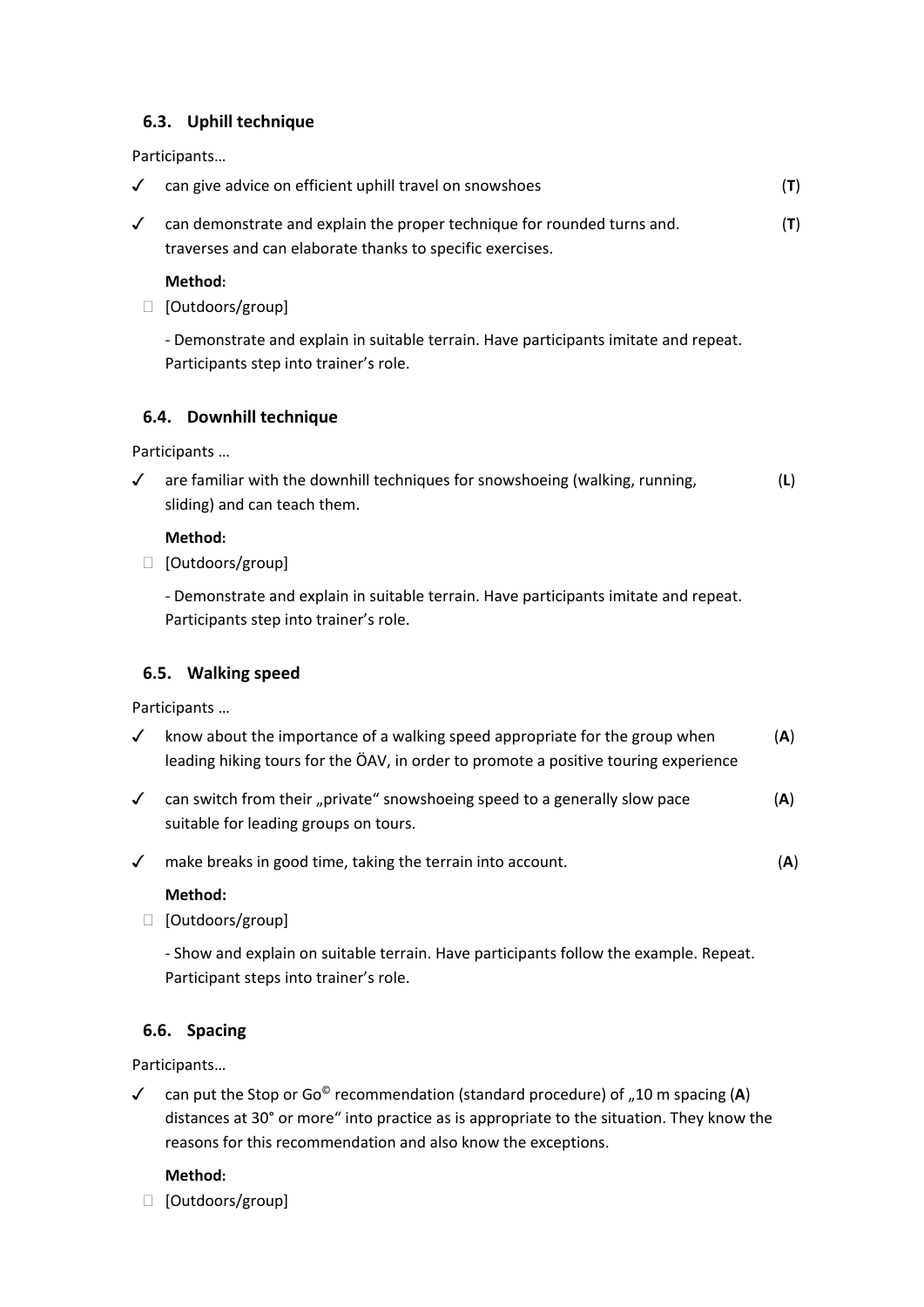- Demonstrate and explain in suitable terrain. Have participants follow the example. Repeat. Participants step into trainer's role.

### **6.7. Making the most of the terrain – "Setting track"**

Participants…

| can recognise favourable and unfavourable shapes of terrain                                      | (A) |
|--------------------------------------------------------------------------------------------------|-----|
| observes the surroundings continuously $-$ what is above me, what is below me,<br>terrain traps? | (A) |
| can set a safe and efficient uphill track ("comfort track") and judge existing                   | (A) |

tracks critically.

#### **Method:**

[Outdoors/group]

- Participants take turns leading and setting track, trainer comments and corrects. For the sake of practice, a new track is to be set (most of the time) even if there is an existing one.

#### **6.8. Decision making using Stop or Go©**

Participants…

- ✓ understand the structure and internal logic of Stop or Go© (standard procedures, (**A**) check 1, check 2, go-factors)
- ✓ can categorize the steepness of a slope according to the 4 gradient classes : (**A**) below 30°, 30-34°, 35-39°, 40° and above)
- ✓ can detect ("yes/no") the alarm signs listed in check 2 ("Stop or Go© danger (**A**) patterns") ("yes/no") and assess their specific relevance ("dangerous for me?")
- $\checkmark$  know the definition of "densely covered in tracks" and can identify the relevant (**T**) passages in the terrain; can differentiate thickly populated, dense "forest" from single trees respectively slopes sparsely populated with trees and can identify "melt-freeze crusts"
- $\checkmark$  can make decisions using Stop or Go<sup> $\circ$ </sup> in a structured manner. (**A**)

#### **Do not teach:**

- $X$  10 typical danger situation (according to the Tyrolean avalanche bulletin)
- ✗ Other reduction methods (Snow Card, etc.)

#### **Method:**

[Outdoors/group]

- Demonstrate and explain in suitable terrain. Participants follow the example. Repeat. Participants take over trainer's role.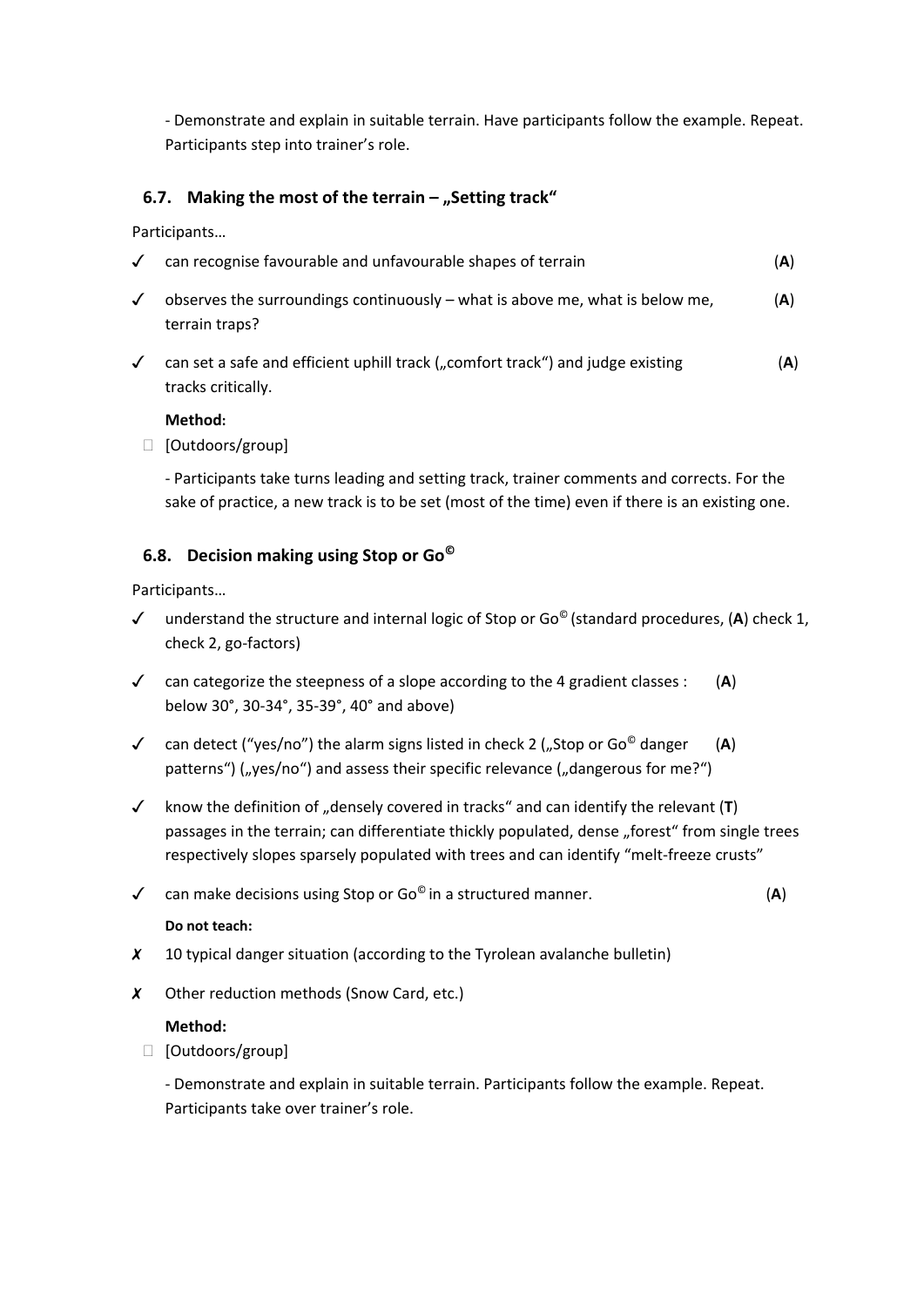## **7. SNOW & AVALANCHES [4 units]**

#### **7.1. Lawinenlagebericht (LLB)**

Participants…

| $\checkmark$ know the most important sources for avalanche bulletins               |     |
|------------------------------------------------------------------------------------|-----|
| $\checkmark$ know the definition of the avalanche hazard levels and know about the | (A) |
| exponential increase of the risk potential                                         |     |

- ✓ can understand the information on avalanche prone locations in the avalanche (**A**) bulletin and can locate them in the terrain
- ✓ can understand the information on causes of danger in the avalanche bulletin (**A**) und recognise them in the terrain.

#### **Method:**

- [Indoors/plenum]
	- Lecture "Skitouren" (ppt)
- $\Box$  [Indoors/group]
	- Discuss the specific avalanche bulletin while planning a tour

#### **7.2. Snow**

Participants…

- ✓ can differentiate between loose snow avalanche, slab avalanche and gliding (**T**) avalanche and understand their formation
- ✓ can recognise freshly fallen snow, wind-transported snow, wet snow, firn, depth (**A**) hoar and surface hoar and knows the conditions for their formation
- $\checkmark$  know the term "critical quantity of new fallen snow" and its definition  $(U)$
- $\checkmark$  know about the paramount importance of the alarm sign "recently wind- $\checkmark$ A) transported snow" and can differentiate between unbounded "loose" powder snow and "soft but bounded" wind-transported snow.

#### **Do not teach**

- ✗ Digging a snow profile
- ✗ Compression test (CT, ECT), rutschblock test, "Nietentest"
- ✗ Systematic snowpack analysis and interpretation

#### **Methods:**

 [Indoors/plenum] Lecture "Ski Touring" (ppt)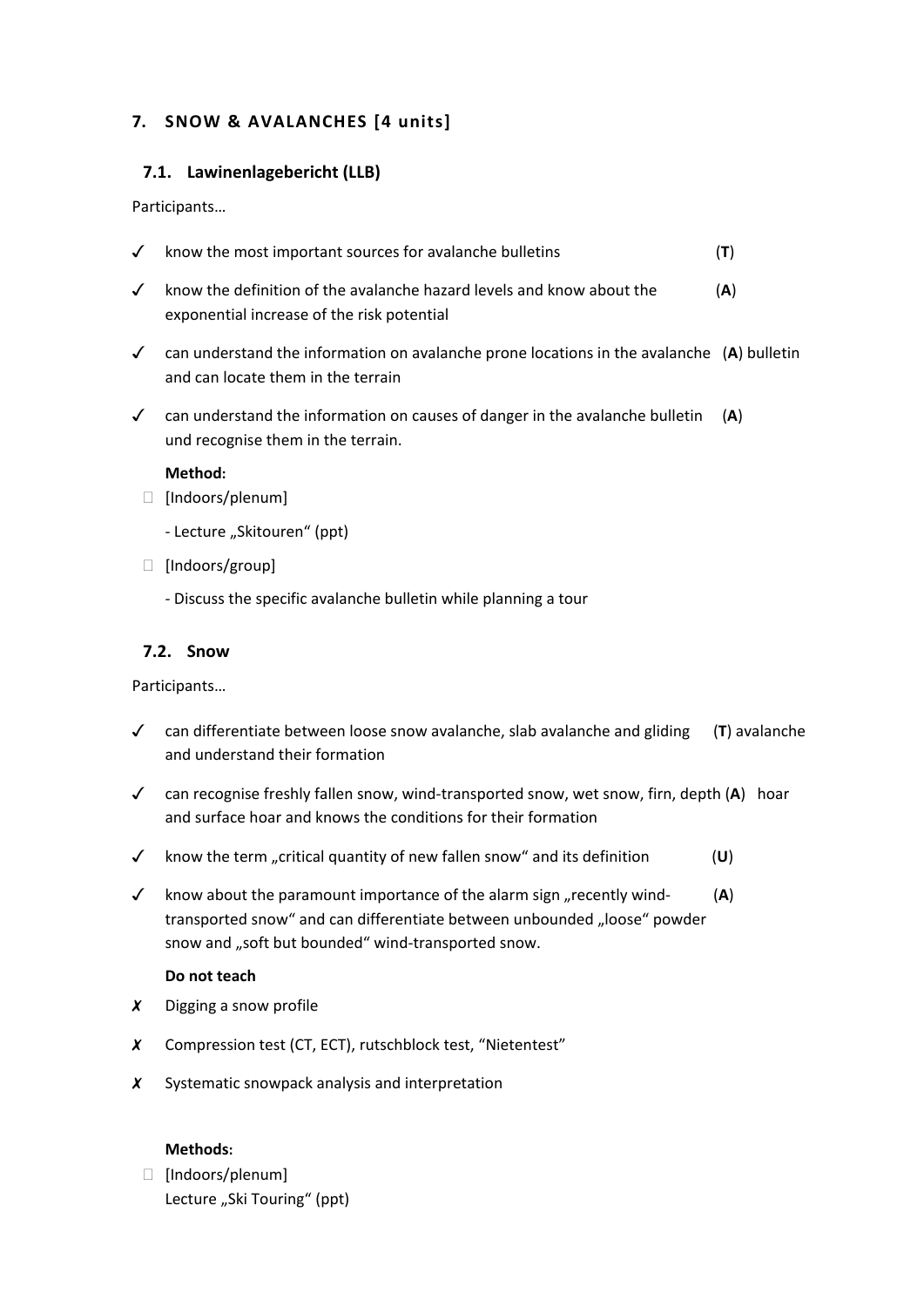$\Box$  [Outdoors/group]

- Give explanations during tours

### **8. RESCUE TECHNIQUE [5 units]**

Participants…

- $\checkmark$  are able to help efficiently in case of an avalanche accident and to put the.  $(A)$ emergency algorithm into practice as required by the situation
- ✓ can fulfill their role as tour leader competently and coordinate their group (**A**) appropriately
- ✓ can locate two buried subjects in a depth of about one meter within 10 minutes (**A**) ("probe hit") and excavate one buried person ("head/mouth&nose free of snow")
- ✓ know the advantages and the mode of operation of avalanche airbag systems (**U**)
- ✓ can teach a group of beginners (6 people) within an hour how to rescue a fully (**T**) buried person (about 1 m deep) in about 10 minutes (= "head/mouth&nose free").

**Do not teach:**

- ✗ Open probing, deep burials
- $x$  Three circle search method, micro search strips
- ✗ Avalanche ball, Avalung
- ✗ "Biwaksackschleife" (provisional evacuation by sliding injured person wrapped in a bivybag)
- $x$  Building a bivouac shelter.

#### **Methods:**

- [Indoors/plenum]
	- Lecture "Ski Touring" (ppt)
- [Outdoors/group]
	- Teach management of avalanche emergencies (basic operating procedure)
	- Improvise avalanche accident scenario time permitting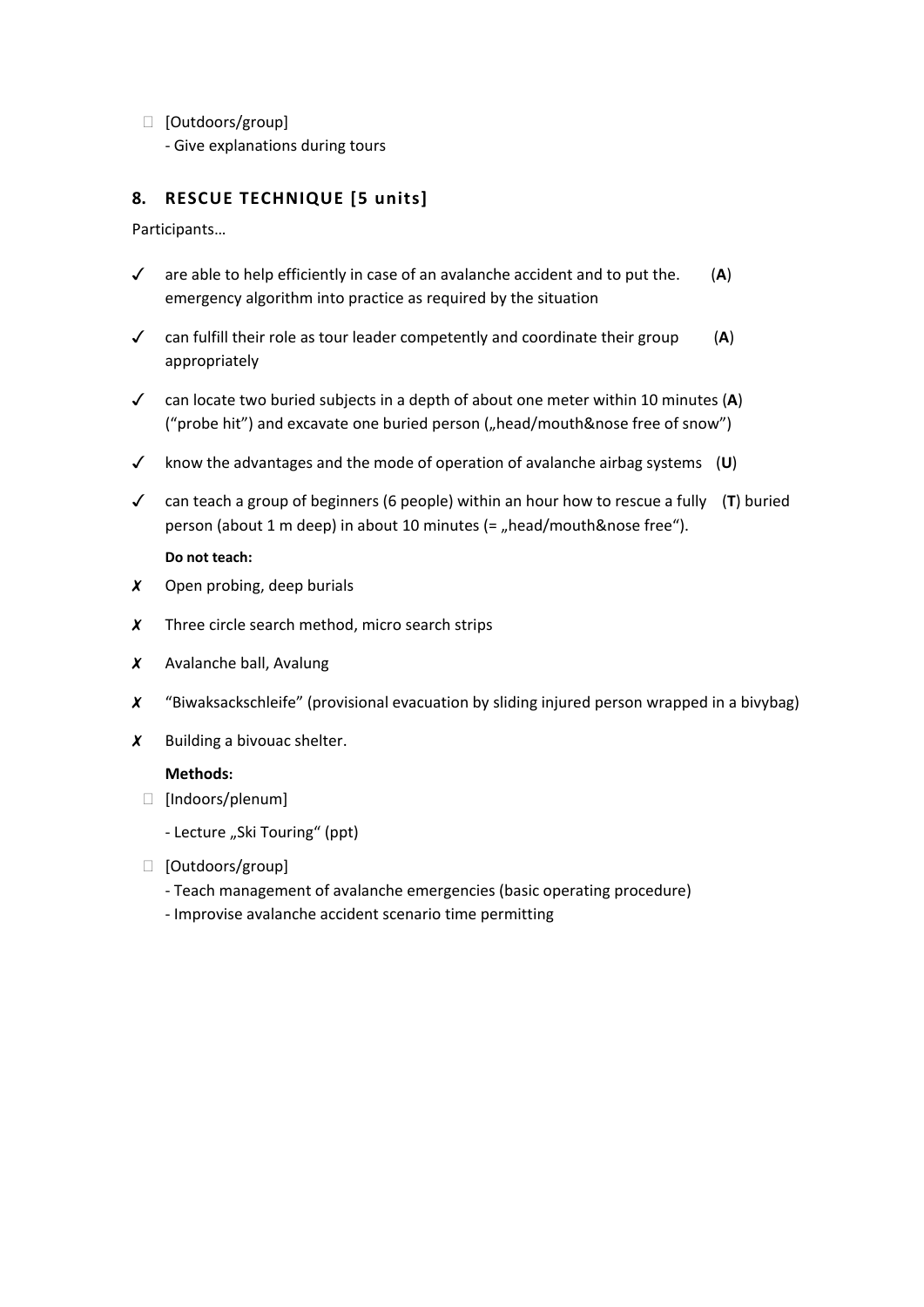## **9. LAW & INSURANCE [2 units]**

Participants…

- ✓ know the free of charge "Notfall-Hotline" (emergency hotline) of the (**U**) Alpenverein and the services and support it offers and they know when and how to use it
- ✓ understand that they are only responsible under criminal and/or civil law if (**U**) negligent behaviour on their part can be proven
- ✓ know that all Alpenverein tour guides resp. all officials are insured against (**A**) third-party risk and have legal protection insurance. Consequently, they will not suffer any financial damage even if negligence should be proven
- ✓ is aware that the third party risk insurance does not protect against the consequences of a criminal conviction and that the latter may entail a prison sentence resp. a fine calculated of a certain number of daily rates of pay ("Tagessatz"). Depending on the income, this may be between € 4,- and € 5.000,-
- ✓ know the insurance benefits offered by the Alpenverein relevant to their (**U**) situation and know where to find detailed information
- ✓ understands the role and duty of the authorities to record and present the (**U**) facts afters a mountaineering accident
- ✓ know how to deal with the authorities and are familiar with the (**T**) recommendation of the Alpenverein to refrain from police interrogation immediately after the accident.
- ✓ understand the legal terms "Fahrlässigkeit" (negligence), "Kausalität" (**U**) (causation), "Maßfigur" (standard conscientious tour leader), "Einlassungsfährlässigkeit" (reckless endorsement), "Auswahlverschulden" (culpa in eligendo – fault through a poor choice of one's vicarious agent) und "Verkehrsnorm" (common standard of generally accepted behaviour). Participants are aware of the main differences between criminal and civil law.

#### **Do not teach:**

- ✗ In-depth knowledge about all the insurance benefits of the Alpenverein
- ✗ Detailed legal knowledge.

#### **Methods:**

[Indoors/plenum]

- Option 1: Present "Rechts- und Haftungsfragen" (Questions of law and liability) (ppt) followed by discussion.

- Option 2: Have an FAQ session or work through case study with group.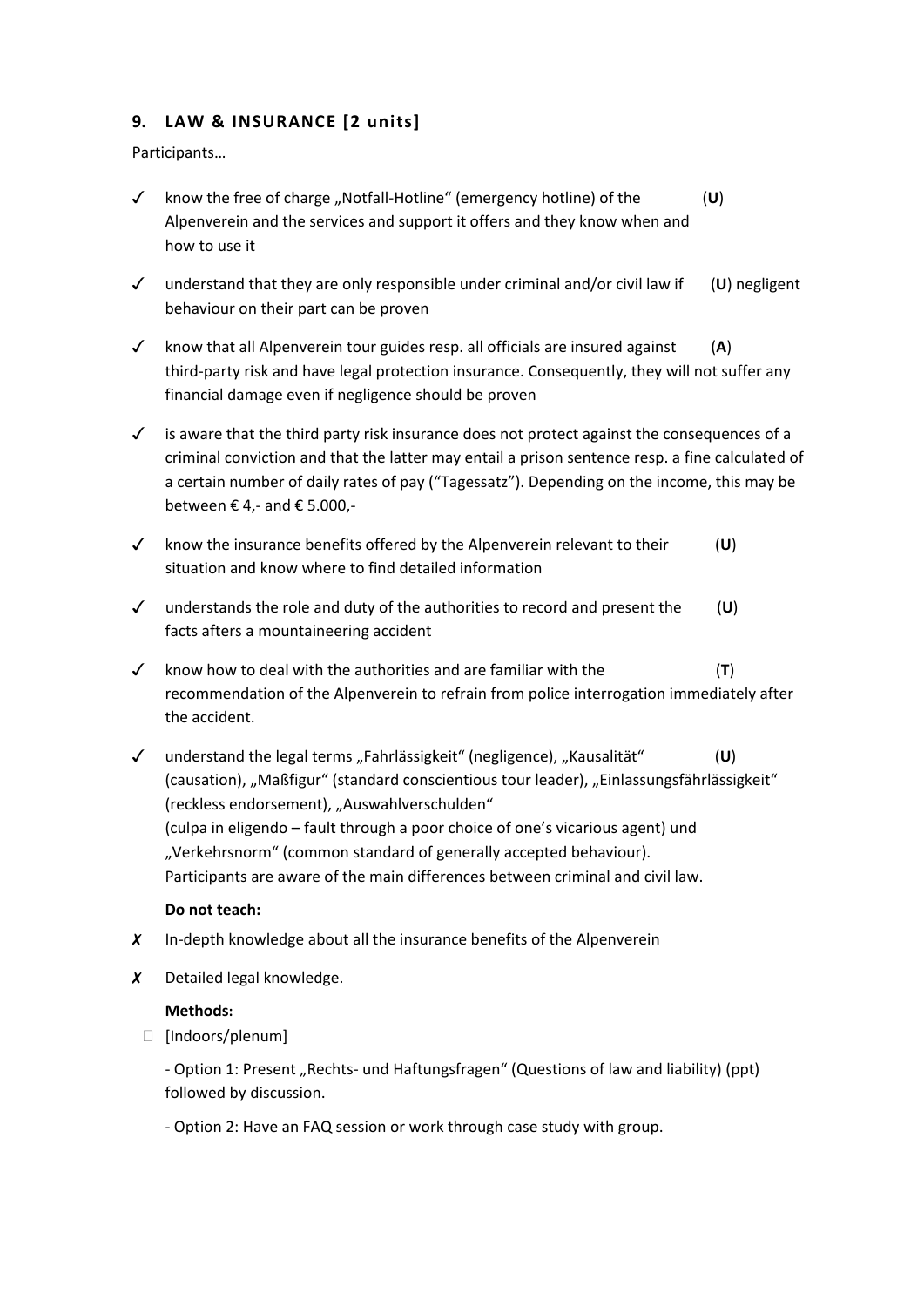## **10. ECOLOGY [4 units]**

Participants…

| learn about ecological processes in the alps                                | (U) |
|-----------------------------------------------------------------------------|-----|
| get to know about typical wildlife and plants while being on walking trails | (U) |

 $\checkmark$  are able to lead groups in ecological endangered terrain  $(A)$ 

#### **Method:**

• [Outdoors/group] - Show and explain on suitable terrain.

### **11. DEMONSTRATION LESSONS [5 units]**

On the last day of the course, participants give demonstration lessons either at differently themed stations or during a demonstration snowshoe tour, revising and practicing essential leadership qualities. Participants receive feedback on their performance promptly.

The topics listed below are discussed during the demonstration lessons and revisions. There will be time for questions and discussions should anything have remained unclear. Presentations in front of groups are practiced.

- Avalanche bulletin
- Avalanche beacon training
- □ Basic map reading
- Correct tour planning
- UTM coordinates
- Avalanche beacon check
- □ Equipment for snowshoeing
- Ascending, descending, traversing
- □ Basic emergency equipment
- **Emergency algorithm**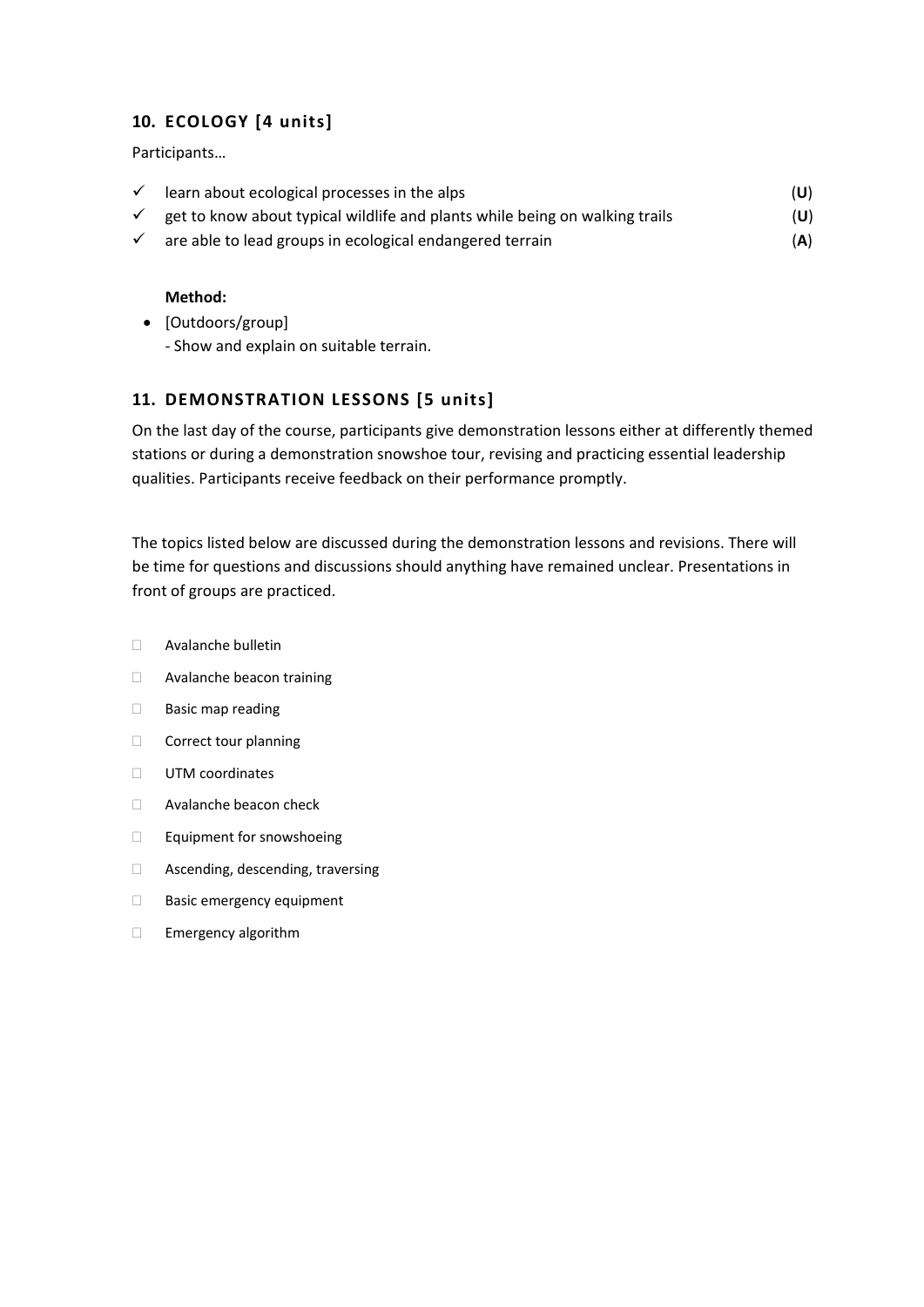## **E) Evaluation of the participants**

Successfully completing the training course "Übungsleiter Schneeschuhwandern" qualifies the participants to guide and instruct. It is the responsible trainer who decides if a participant has passed or failed. The criteria for a pass respectively the key qualifications are communicated at the beginning of the course (resp. are available online.)

#### **Key qualifications**

During the entire period of the course, participants are observed and evaluated using the following key qualifications. (The order in which the key qualifications are listed below does not imply order of importance.):

- **(Q 1)** Fitness & sports motor skills: The participant possesses the necessary physical (endurance, strength, technique) and psychological (courage, prudence) characteristics and skills necessary for successfully practising the sport. Regarding endurance/fitness, a tour of 4 hours total walking time is expected to be well within the limits of the participant's performance capacity.
- **(Q 2) Expertise:** The participant is sufficiently competent in order to guide a group on backcountry snowshoe tours or in order to teach a group basics skills for agreeable snow shoeing while being aware of the risks involved. In order to prevent accidents the participant can put into practice the decision making algorithm (check 1 and check 2) and the Stop or Go © standard procedure. The participant is able to put into practice the basic operating procedure for avalanche emergencies and can coordinate a group in order to help efficiently in case of an avalanche accident.
- **(Q 3) Risk management & self assessment:** The participant possesses procounced risk awareness and displays generally prudent behaviour. They have realistic self assessment and one can trust that they will only take responsibility for those guided tours and courses for the Alpenverein that they can definitely cope with.
- **(Q 4) Willingness to learn & learning progress:** The participant is curious and very eager to improve their know-how and to share their personal experience. They can quickly and successfully put demonstrations, explanations, directions and corrections into practice and integrate them into their behavioural repertoire.
- **(Q 5) Social skills:** The participant is sufficiently emphatic and thoughtful, able to communicate with others and is appreciative towards them, has leadership qualities and is a team player. These skills are to be evaluated taking into account the specific educational objective.

#### **pass/fail**

Participants of the course "ÜL Schneeschuhwandern" have passed if the responsible trainer gets a "positive" impression in all 5 key qualifications. A "fail"  $-$  if the deficit in one key qualification is too pronounced – results in retaking the entire course. "Pass/fail" is communicated on the last evening of the course, possibly on the last day of the course.